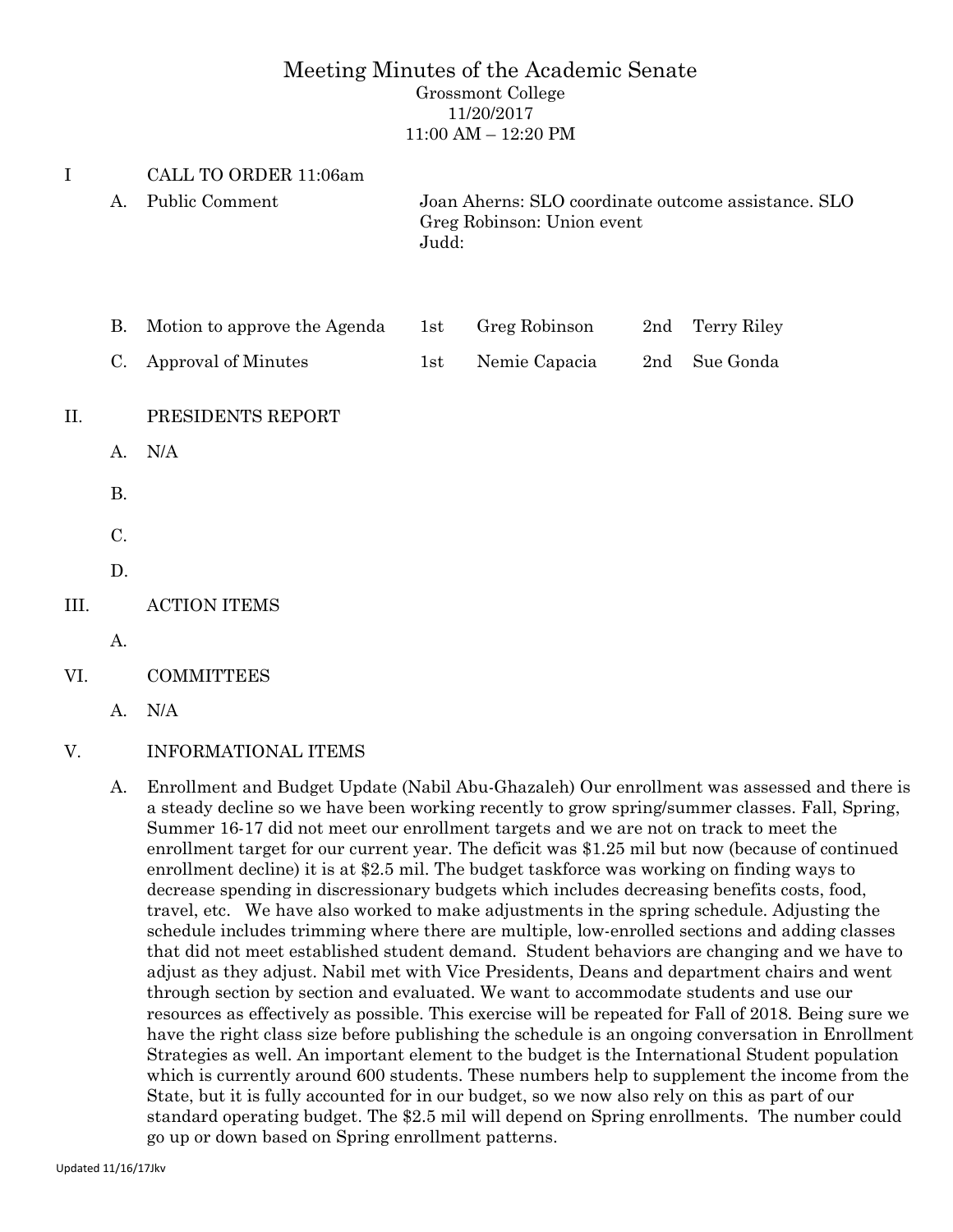As a district, we were able to meet our targets last year because Cuyamaca increased 6% for enrollment. This has helped to stabilize our funds as a district for one year. However, since our portion of the funding was based on the assumption that we would meet our enrollment target, and we did not, we need to work towards right sizing our budget moving forward. The condition of the budget is such that we can still add permanent positions (not a hiring freeze), we are not currently moving forward on new hires until we have done a careful review. Construction projects are funded bonds which community members have voted on, so this is not our money being used. So, while it may seem strange to be making cuts and building at the same time, these are separate funds that must be used for construction.

Question from Robinson: First thanking Nabil for addressing space and room issues, then asking if there are additional efforts for bringing students in. Nabil says there are representatives going to Florida in December to find a recruiter for International students.

Question from audience: Are we thinking of adding new Career Education classes/opportunities? Nabil says drone program is being developed but there is no pre-apprenticeship program or other programs. Javier says we have culinary program but no apprenticeships, we need to set ourselves up, build a foundation which needs to be laid out.

#### *Amendment to Minutes*

*A question was asked due to the ineffectiveness of web advisor, if any progress had been made to modernize? Nabil answered that it is a district issue and at this point there has not been any progress.*

B. Resolution Regarding FLOW (Tate Hurvitz) Flexible Learning (**attached**) From Governor Brown regarding 115th College. Brown asked for a committee to make 3-5 recommendations for an "online college." The committee leadership (comprised of outside "thought leaders") are pushing a model based on a separate college district based on a Western Governor's University model. Currently there is a Western Governor's University lawsuit. Statewide Academic Senate Resolutions on this topic all passed strongly recommending using existing system resources, and taking more time to engage in exploration and consultation with constituent groups. Tate: Read support for resolution 2017 (see handout) Respond to Public Comment on website, expires in two days.

## **Move to action- 1st: Sue Gonda, 2nd: Oralee Holder. Motion Passed Vote to Adopt Resolution: Adopted**

- C. Integrated Planning Update (Lida Rafia) Introduced Shawn Hicks Math Faculty and Basic Skills Coordinator. Reviewed integrating process PowerPoint presentation showing all of the work being done to integrate the SSSP, Equity and Basic Skills Initiative (which are all designed to coordinate with Guided Pathways). The upcoming Achieving the Dream Event will be in Health Sciences lobby on December 5th where the focus will be guided pathways. The plan will be posted on the Intranet on December 3rd to review. Comment from Sue: Thank you for all of the collaboration, making it work for our strategic plan. (see attachment).
- D. State Chancellor's Vison for Success (Tate Hurvitz) Handout. (attached).

Meeting Adjourned 12:25pm

Next Meeting